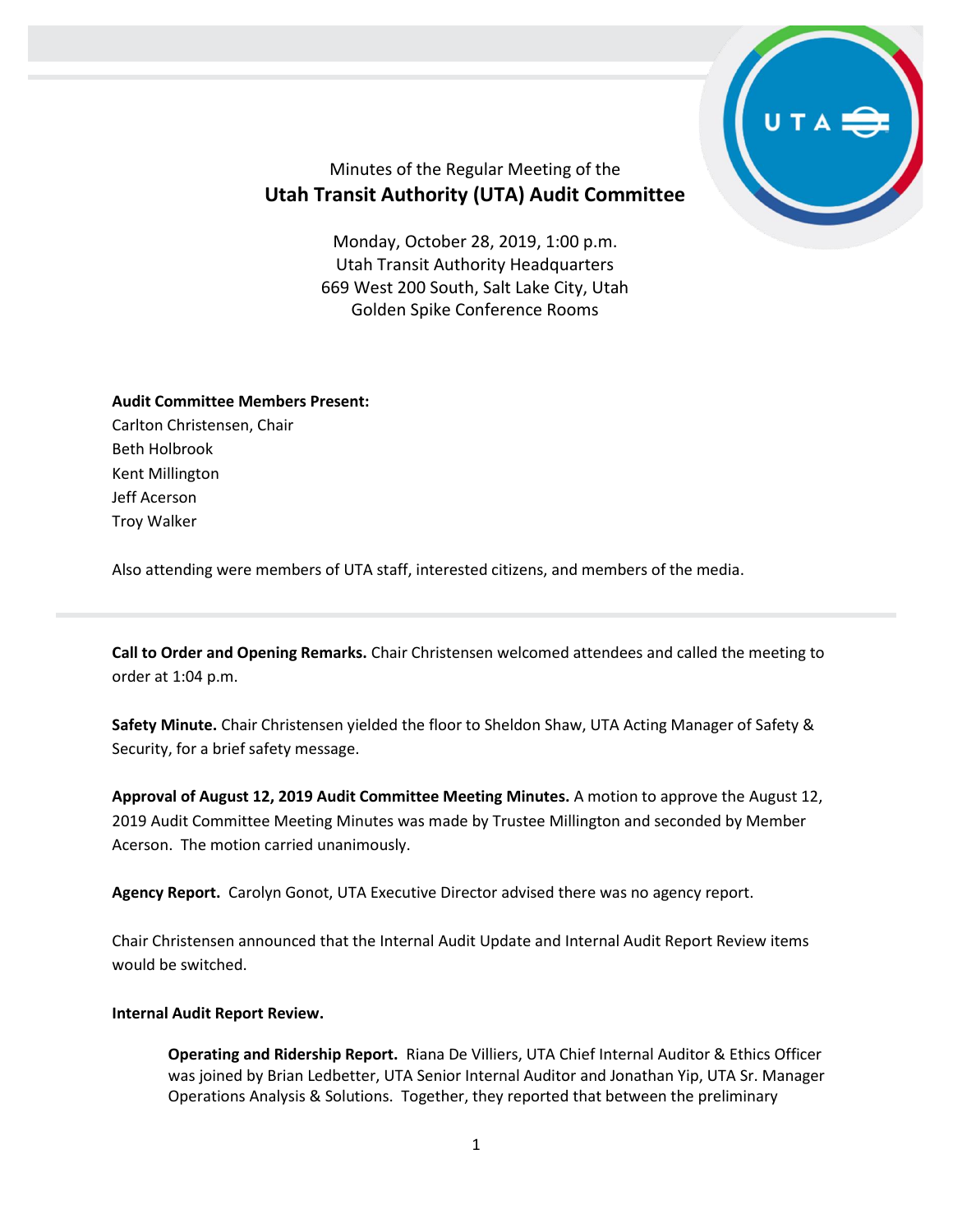assessment in 2017 and the final Operating and Ridership Audit Report issued in 2018, great improvements were noted to mitigate identified risks. They reviewed items included and excluded within the scope of the report and summarized details and recommendations regarding policies and procedures, data integrity and change controls, report classification and retention, ad hoc reporting, standardization, contracts, risk assessment, and system monitoring validation.

Brief discussion ensued. Questions regarding how staff monitors the variance between the Automatic Passenger Count (APC) and manual counts for the National Transit Database (NTD), how accurate the counts are, if UTA meets the federal requirements for the counts, how special reports are classified and what their retention is were posed by the committee and answered by staff.

**Budget Management Preliminary Report.** Ms. De Villiers was joined by Mr. Ledbetter, Mary DeLoretto, UTA Acting Chief Service Development Officer, and Bob Biles, UTA Chief Financial Officer. Mr. Ledbetter advised no significant breakdowns were noted in the budgeting process. He reviewed items included and excluded within the scope of the report and summarized details and recommendations regarding governance of budget management process, operating budget, capital budget, information technology general controls, budget finalization and monitoring, and controls. Ms. DeLoretto informed the committee that draft procedures were written for the 5- Year Capital Plan in April. She noted they followed the draft procedures with the current budget and plan to refine them as needed before formalizing.

Brief discussion ensued. Questions regarding why controls need to be developed if there are no detected problems; whether the report is about the development of the budget or the management of the budget; if Capital Development is comfortable with their draft budget procedures; whether the budgeting software is adequate and facilitates staff needs; if there is a threshold for which budget adjustments are not required to come to the board; if given all the changes, staff feels a budget can be created that is accurate and useful in carrying out the function of the agency; and how reallocations within the same department are documented were posed by the committee and answered by staff.

Committee Member Troy Walker joined the meeting at 1:39 p.m.

**Internal Audit Update.** Ms. De Villiers updated the committee on the status of the 2019 Audit Plan. She reported Lena Shelton has been appointed as a new Sr. Internal Auditor with UTA and offered her a few minutes to introduce herself. Ms. De Villiers also stated she personally attended a conference recently that she felt had ideas of value for UTA which she plans to bring to the committee's next scheduled meeting.

Ms. De Villiers then provided an overview of the various internal audits including the Maintenance of Way Systems (MOW) Preliminary Assessment scheduled for the fourth quarter of 2019. Ms. De Villiers explained that MOW is undergoing a restructuring project that will affect the outcome of the audit. She feels that a more relevant and accurate audit on MOW Systems could occur after the new restructuring has had at least a few months to become established. Ms. De Villiers proposed postponing the MOW Systems Preliminary Assessment to the 2020 Audit Plan. She then invited Eddy Cumins, UTA Chief Operating Officer, and Dave Hancock, UTA Director of Asset Management, to provide a Maintenance of Way update. Together, Mr. Cumins and Mr. Hancock provided an overview of MOW's new